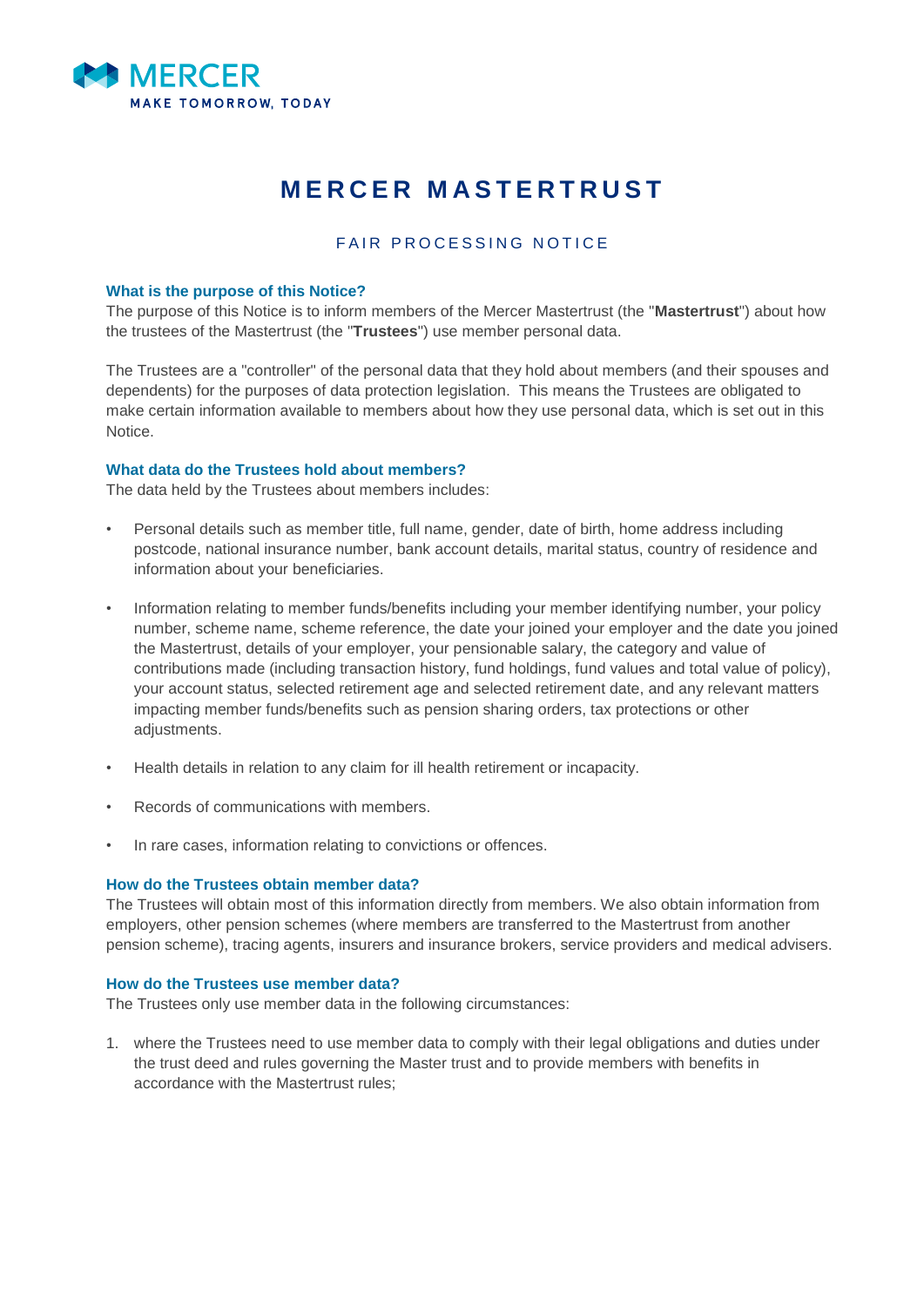- 2. where the Trustees need to use member data to comply with a legal obligation; or
- 3. where the Trustees need to use member data for legitimate interests pursued by the Trustees or a third party and member interests and fundamental rights do not override those interests.

The situations in which the Trustees will process member personal data are listed below:

- To manage internal systems, processes and use of technology, including testing and upgrading of systems. We do this because we have a legitimate interest in ensuring that our systems and processes operate correctly and effectively.
- We will provide members with updates about the Mastertrust, through newsletters and obtain your feedback about its operation. We do this because we have a legitimate interest in keeping members up to date with developments affecting the Mastertrust and to check we are running it effectively. Members can ask us to stop these communications as set out below.
- To provide members with access to engagement platforms, from which members can assess information about their contributions, entitlements and benefits online. We do this as we have a legitimate interest in being able to provide this information to members in an easily accessible format.
- We will try to locate members if members move address without providing us with new contact details. We do this as we have a legitimate interest in being able to contact members about the Mastertrust and an obligation to pay member benefits.
- We will seek to confirm if members are still entitled to their benefits by confirming that members are still alive and that member dependants are still entitled to any benefits. We do this as we have a legitimate interest in only paying benefits to those entitled to them.
- We disclose member information to third parties at your request, as set out in further detail below. This includes disclosure of member data in relation to transfers to other schemes where we have been instructed to do so.
- We will use member information in order to prevent or detect crime. We do this because we have a legitimate interest in protecting the Mastertrust from criminal activity. We will also disclose member information to third parties where we are required to disclose that information by law or by an Order of The Court.
- We will undertake activities from time to time to help us operate the Mastertrust in accordance with the authorisation and supervisory regime for master trusts. We do so because it is in our legitimate interest to ensure that the Mastertrust maintains authorisation from the Pensions Regulator to operate as a master trust.
- We will consider requests by member to access their benefits on the grounds of ill-health. This will require us to consider health information about members. Members may be asked to consent to this use at the time such benefits are requested.
- We will keep details of any beneficiary nominated to receive member benefits. Members will be asked to ensure that any beneficiaries are informed about this when they submit a nomination. where the Trustees need to use member data to comply with their legal obligations and duties under the trust deed and rules governing the Master trust and to provide members with benefits in accordance with the Mastertrust rules;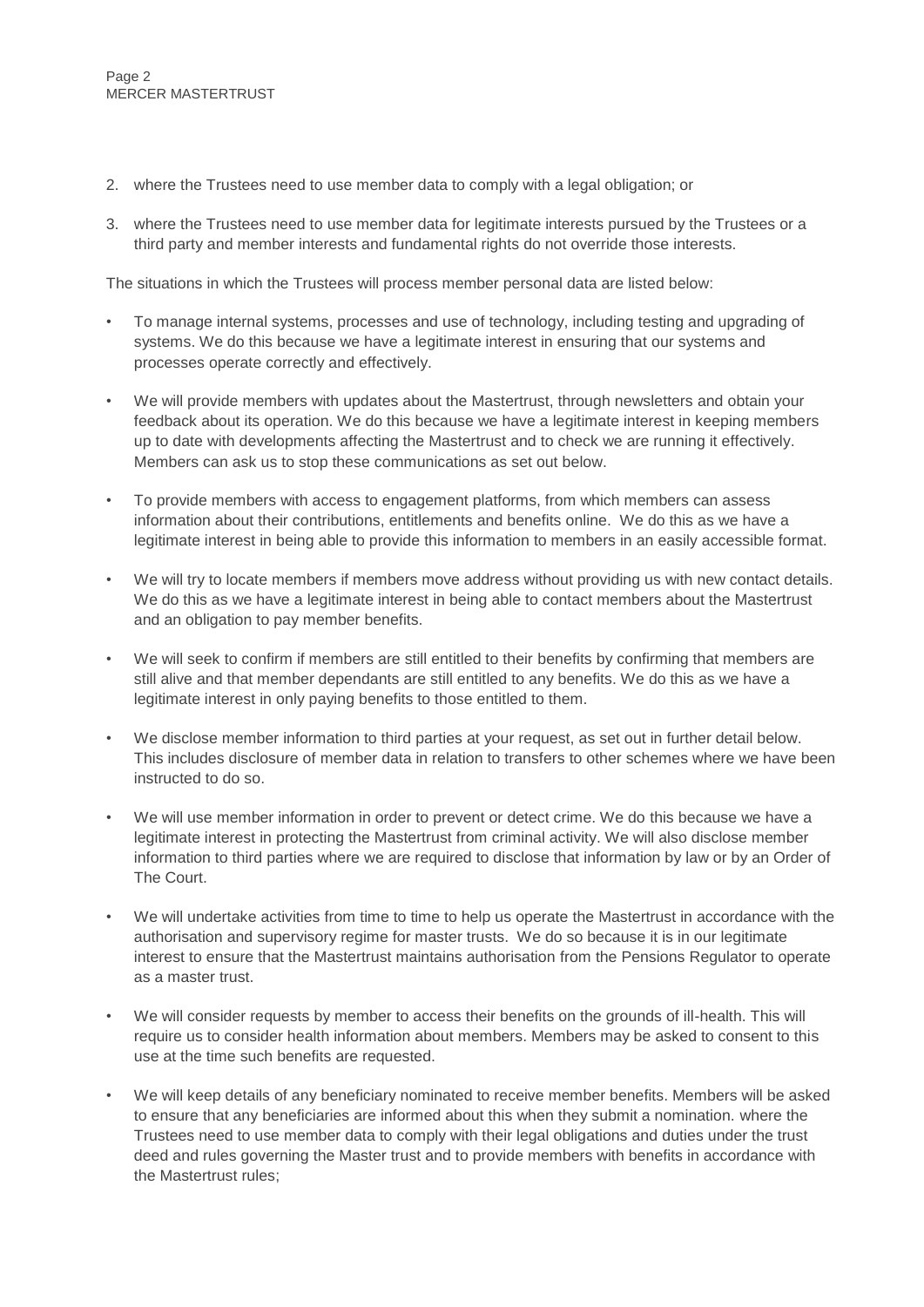- where the Trustees need to use member data to comply with a legal obligation; or
- where the Trustees need to use member data for legitimate interests pursued by the Trustees or a third party and member interests and fundamental rights do not override those interests.

#### **Do the Trustees share member data with anyone else?**

In order to carry out the activities listed above, the Trustees need to disclose member data to the following third parties:

- Service providers who hold and process member data on our behalf. In particular:
	- Aviva Life & Pensions UK Limited ("**Aviva**") act as scheme administrator of the Mastertrust and also provide investment services to the Trustees. Aviva also further disclose member data to third parties where they sub-contract the services provided to us, or when they are using member data for their own purposes. More information regarding this can be found by contacting them at the details noted below.
	- Member data is also held by Mercer Limited ("**Mercer**"), which is the founder and scheme funder of the Mastertrust and is responsible for providing certain administration, scheme management and investment services to the Trustees. Mercer is also responsible for providing engagement platforms for certain members where this has been agreed with their employer, and we have instructed Aviva to share member data with Mercer for this purpose. Mercer also further disclose member data to third parties where they sub-contract the services provided to us, or when they are using member data for their own purposes. More information regarding this can be found by contacting Mercer at the details noted below.
- Professional advisers, to obtain legal, actuarial, investment, audit and medical advice;
- Tracing agents who locate missing members;
- Certain government departments and public bodies, such as HMRC and the Department of Work and Pensions;
- The Pensions Ombudsman and the Money and Pensions Service, where members have sought their advice or review;
- Employers and former employers of members;
- Insurance and reinsurance companies (for instance, to arrange life assurance cover or an annuity policy), and independent financial advisers; and
- Third parties to whom you ask us to disclose your information, for example where you wish to transfer your pension.

## **Is member data ever transferred outside of the UK?**

The Trustees may need to transfer member data to countries that are outside the UK and the European Economic Area ("**EEA**") if this is how our service providers process member data. The Trustees will only transfer your data outside the EEA where either:

1. the transfer is to a country which the EU Commission has decided ensures an adequate level of protection for your data; or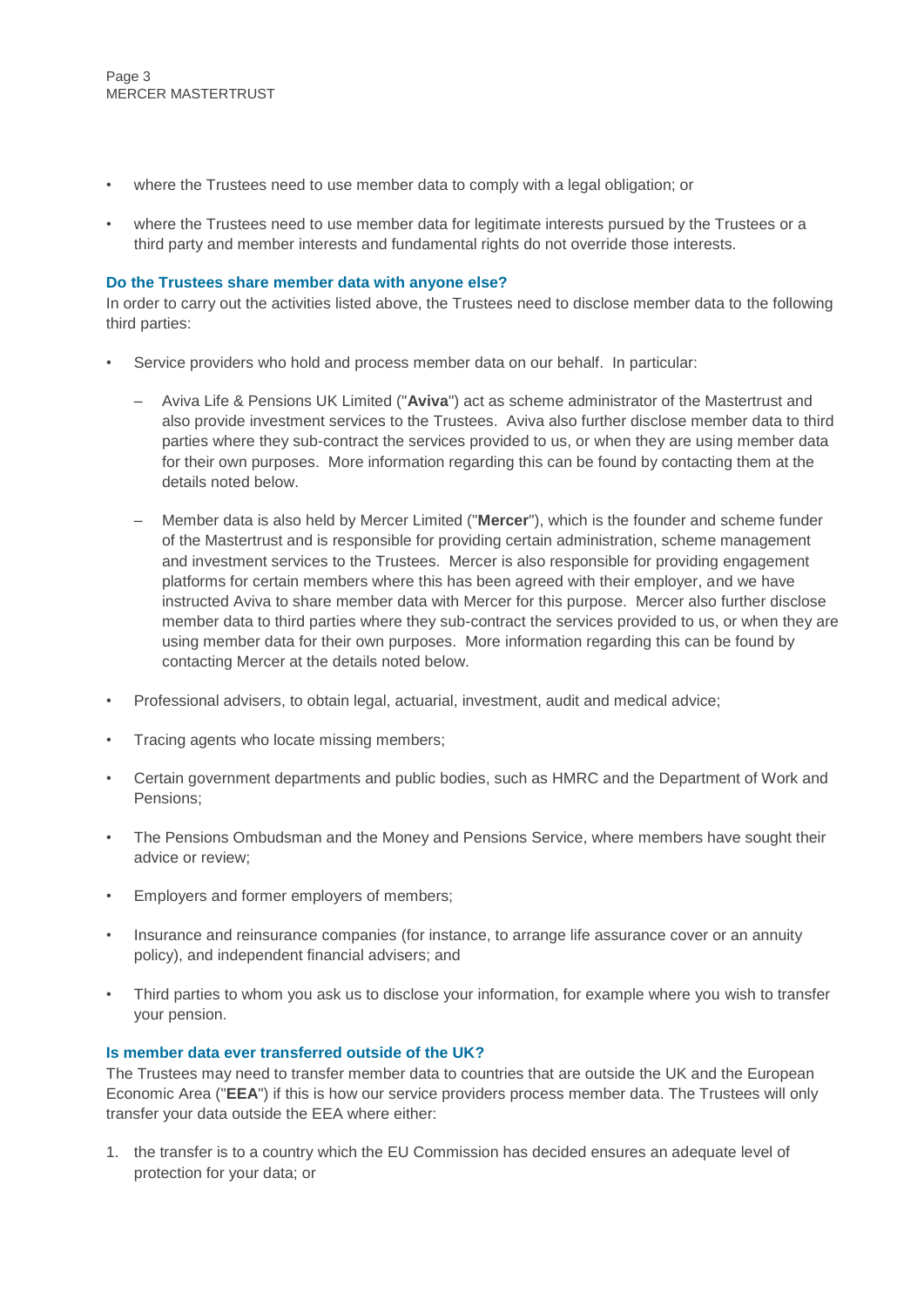2. the Trustees have put in place sufficient measures to ensure adequate security as required by data protection laws. These measures include putting in place appropriate contractual protections consistent with data protection laws. You can find out more about these safeguards by visiting the Information Commissioner's Office ("ICO") website at [www.ico.org.uk](http://www.ico.org.uk/) and searching for 'International transfers'.

# **How long will this data be held for?**

The Trustees will only retain your information for as long as necessary to fulfil the purposes it is collected for, including for the purpose of satisfying any legal, accounting or regulatory requirements. Due to these requirements, policy records for members will in most cases be held indefinitely. In some limited circumstances, such as where personal data is captured but no policy is established, or where a policy is cancelled, information may be held for a shorter period.

If you would like further information about how long your personal information is retained, please contact the Trustees using the details below.

#### **What rights do members have over their data?**

Under certain circumstances, by law members have the right to:

- **Request access to personal data** (commonly known as a "data subject access request"). This enables members to receive a copy of the personal data we hold about them and to check that we are lawfully processing it.
- **Request correction of the personal data that we hold**. This enables members to have any incomplete or inaccurate information we hold corrected.
- **Request erasure of personal data**. This enables members to ask us to delete or remove personal data where there is no good reason for us continuing to process it. Members also have the right to ask us to delete or remove personal data where members have exercised their right to object to processing (see below).
- **Object to processing of personal data** where we are relying on a legitimate interest (or those of a third party) and there is something about your particular situation which makes you want to object to processing on this ground.
- **Request the restriction of processing of personal information**. This enables members to ask us to suspend the processing of personal data, for example if a member wants us to establish its accuracy or the reason for processing it.
- **Request the transfer of personal data to another party**.

These rights can be exercised by contacting the Trustees using the contact details noted below.

#### **Contact us**

It is important to inform the Trustees of any changes in your personal details to ensure the information held is kept accurate and up to date.

If you wish to update any of your personal details, or if you would like to know more about what information is held about you and how this information is used, or if you have an enquiry regarding how the Mastertrust is administered, please contact **Aviva** on behalf of the Trustees using the following contact details: